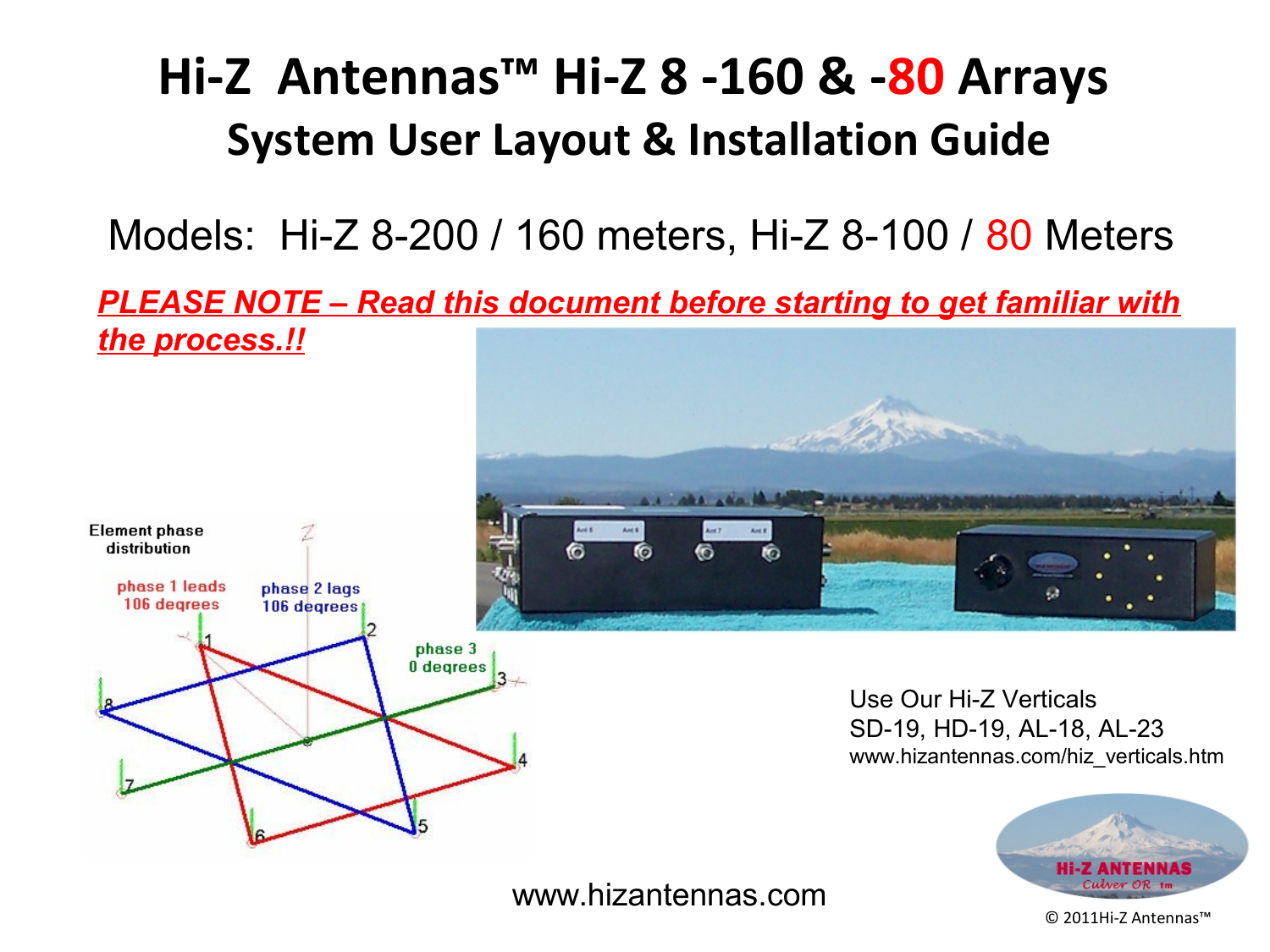# Hi-Z Antennas™ Hi-Z 8-160 & 80 Table of Contents

- Shack Switch Direction & Orientation
- Circular Array Planning Hi-Z 8-160 Vertical Element Placement 2 pages
- Hi-Z 8 Element Cabling Overview Layout
- Cabling Connections Hi-Z 8-160 & 80 (RG6 Coaxes & control cables)
- Initial Powering UP & System Check
- Weatherproofing
- Reference pages
- **NOTE:** Information in RED refers to 80 meter topics and or measurements

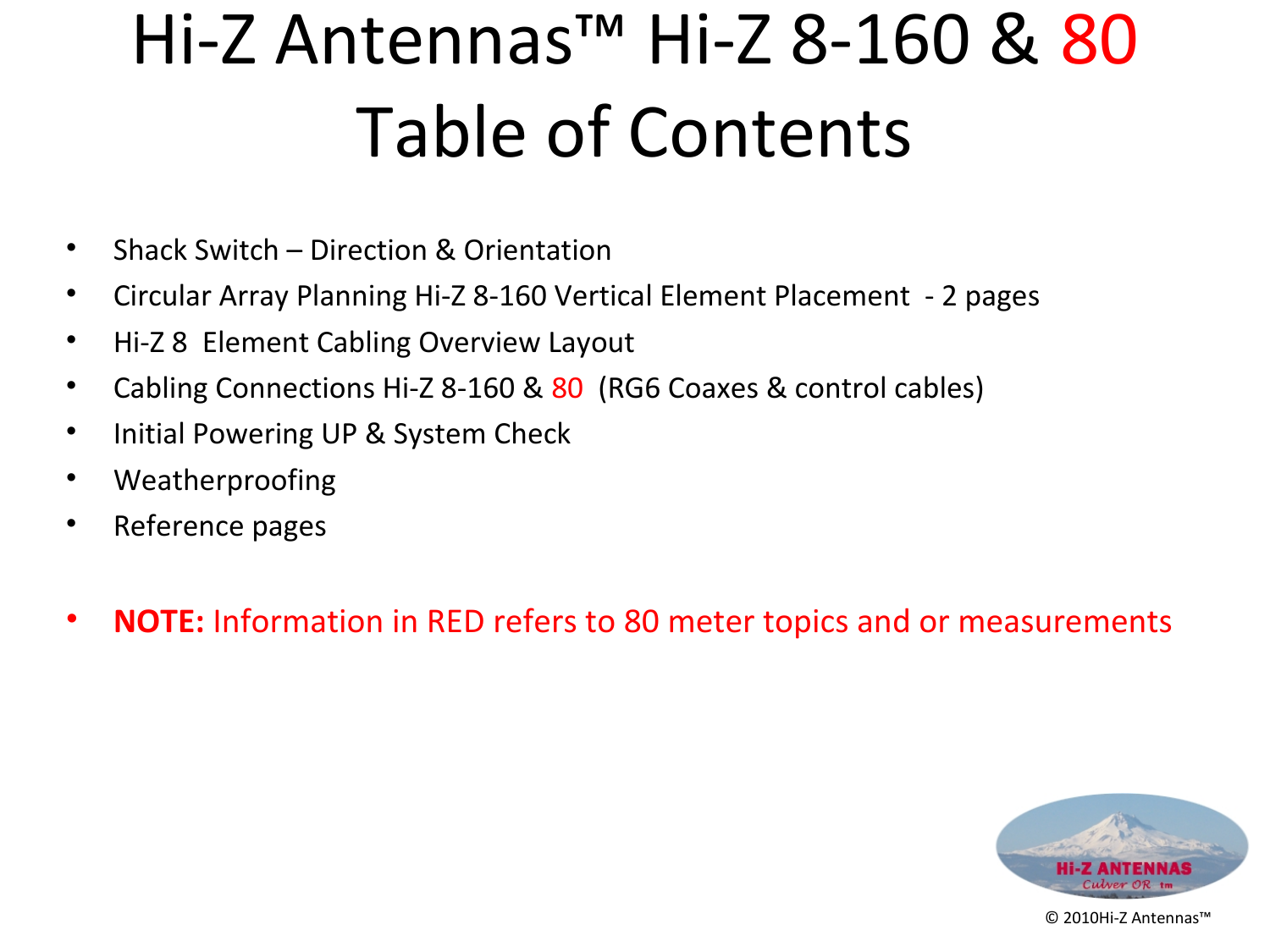## Shack Switch – Direction & **Orientation**



Rotary switch as shown is in position 1 (North)



- $1 -$  North (N) 0 deg
- 2 Northeast (NE) 45 deg
- 3 East (E) 90 deg
- 4 Southeast (SE) 135 deg
- 5 South (S) 180 deg
- 6 Southwest (SW) 225 deg
- 7 West (W) 270 deg
- 8 Northwest (NW) 315 deg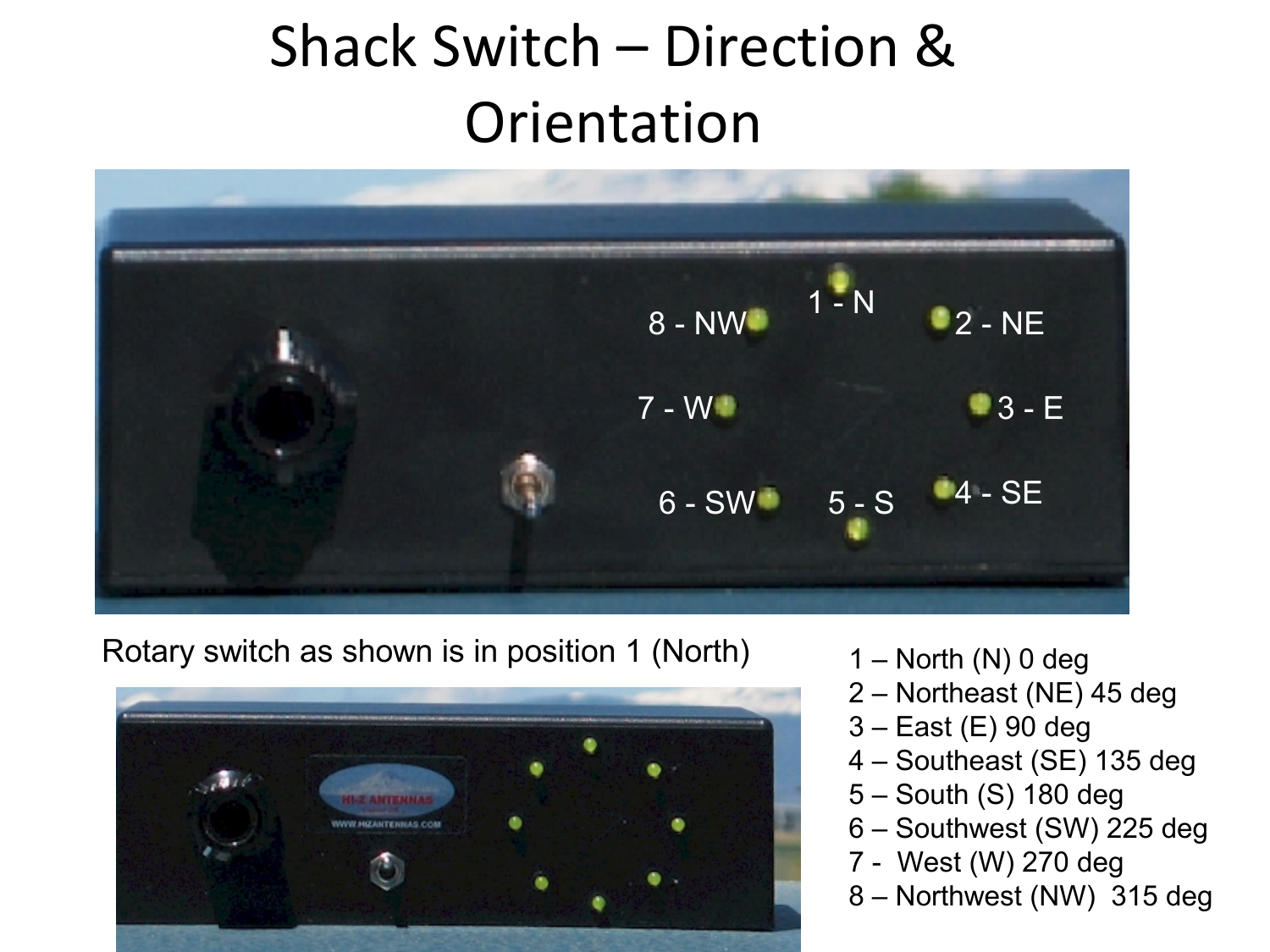### Circular Array Planning Hi-Z 8-200 & 100 Vertical Element Placement 1/2

- 1. Determine location as far as possible from any in band resonant antennas
- 2. Determine where the center of a circular array will be located (phase controller will typically be mounted / placed here)
- 3. There are a number of ways to make a 200 or 100 foot diameter circle which equals a 100 or 50 foot radius. After locating the center, one method would be to pound a stake in the ground at the center. Using twine or other such material that does not stretch, place a loop on one end of the twine and a knot of other such marker that will be exactly 100 feet long.
- 4. Mark out the 45 deg increments around the circle.
- 5. Best solution would be a transit.
- 6. Placing the loop on the center stake allows you to stretch out the cord to walk the radius and locate the circular diameter where the elements will be located.
- 7. There are 8 directions. The shack switch has 8 positions corresponding to the 8 directions. Typically position 1 is North = 0 deg azimuth
	- $1 -$  North (N) 0 deg
	- 2 Northeast (NE) 45 deg
	- 3 East (E) 90 deg
	- 4 Southeast (SE) 135 deg
	- 5 South (S) 180 deg
	- 6 Southwest (SW) 225 deg
	- 7 West (W) 270 deg
	- 8 Northwest (NW) 315 deg

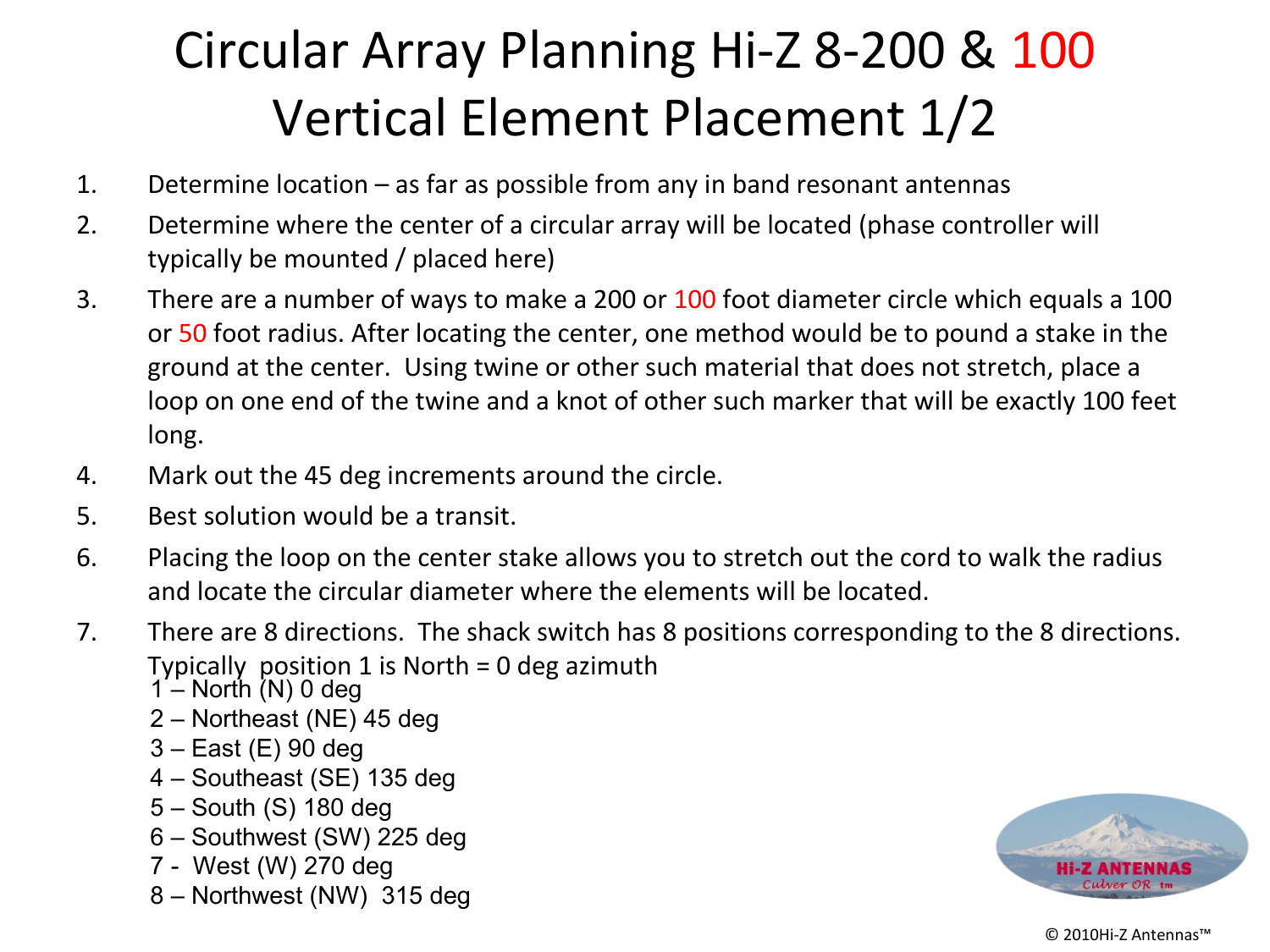## Circular Array Planning Hi-Z 8-160 & 80 Vertical Element Placement 2/2

- 1. With a compass locate North (0 deg azimuth TRUE) and be sure you know the isogonic correction for true North not magnetic North
- 2. At 0 deg on the circle place vertical 1 N.
- 3. At 45 deg on the circle place vertical  $2 NE$ .
- 4. At 90 deg on the circle place vertical  $3 E$ .
- 5. At 135 deg on the circle place vertical  $4 SE$ .
- 6. At 180 deg on the circle place vertical  $5 S$ .
- 7. At 225 deg on the circle place vertical  $6 SW$ .
- 8. At 270 deg on the circle place vertical  $7 W$ .
- 9. At 315 deg on the circle place vertical 8 NW.
- 6. This completes the circular array location of all the vertical elements.

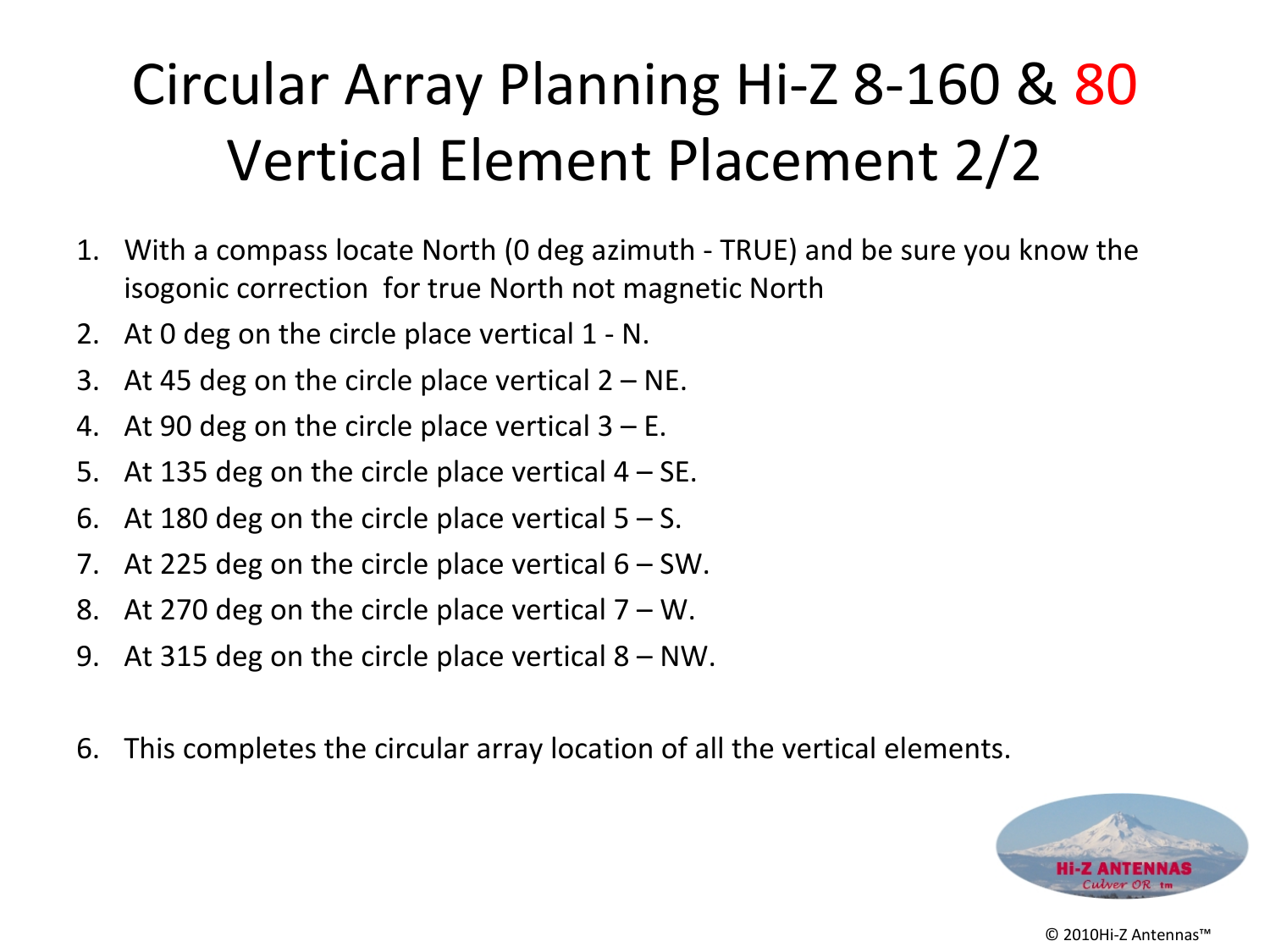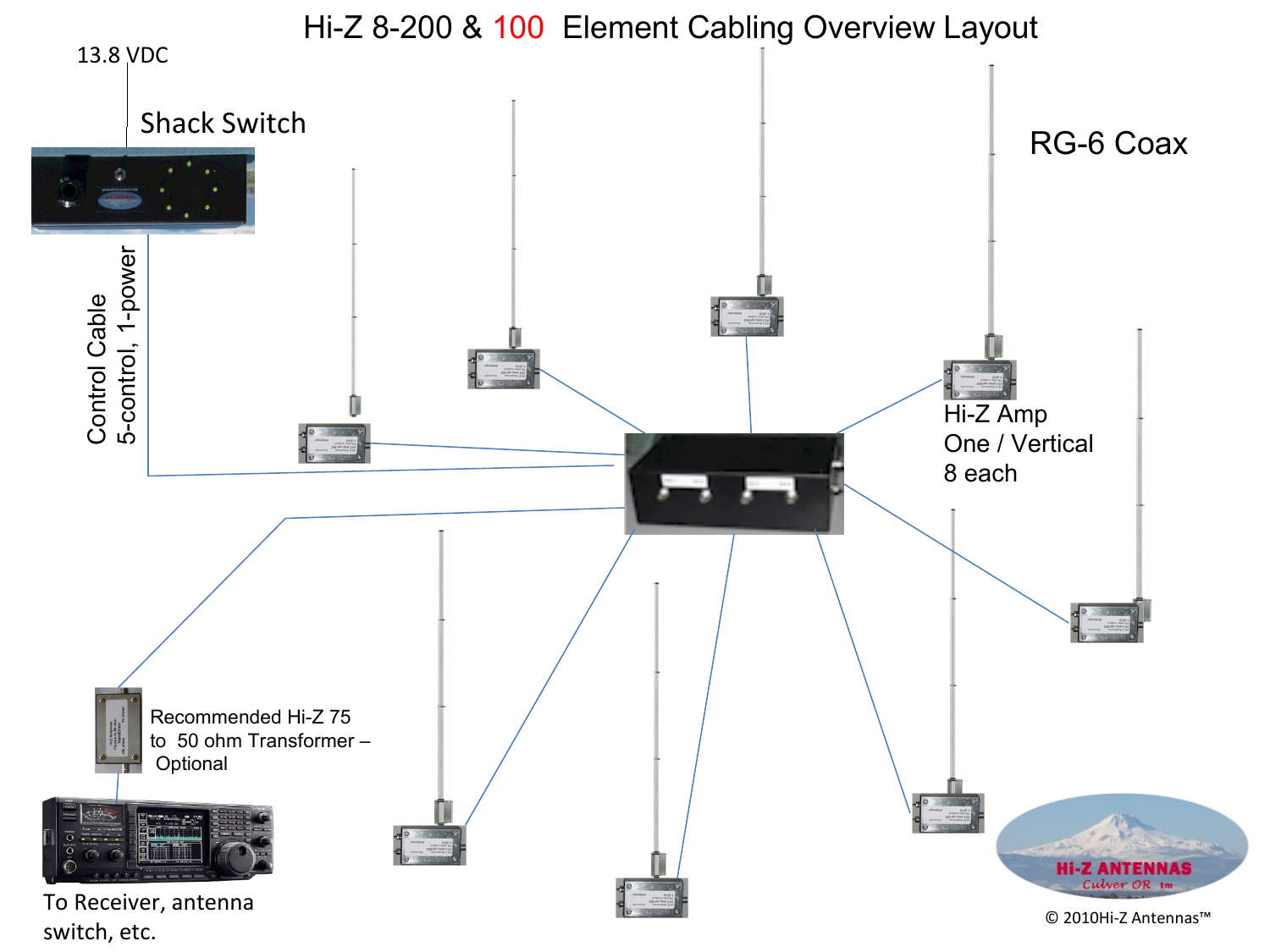## Cabling Connections Hi-Z 8-160 & 80

- 1. You will need a 7 conductor control cable, 5C for control and 1C for +13.8VDC & ground (based on length of cable be sure that the power conductor is gauged adequately)
	- a) Connect control 1 through 5 from the phase controller to the shack switch connector 1 -5.
	- b) Connect +13.8 terminal from the phase controller to 13.8 at the shack switch.
	- c) The ground / com is through the coax shield.
- 2. Make 8 each RG-6 coax cables these will go from the phase controller to the Hi-Z amp at the base of each vertical. These cables MUST be the same length and long enough for the connections. See technical document for important information on RG6 cables.
	- a) Controller Antenna 1 coax connector goes to Antenna 1, controller coax connector 2 goes to vertical 2 and so on through vertical 8.
- 3. Two delay cables (long delay and short delay) are supplied and should be connected to the phase controller at the designated connectors labeled LONG and SHORT delay.
- 4. Connect a RG-6 cable from the phase controller to your receiver.
- 5. Install OPTIONAL Hi-Z 75 to 50 Z-transformer just before the receiver jack.
- 6. Now, double check ALL connections.
- 7. This completes the cabling .

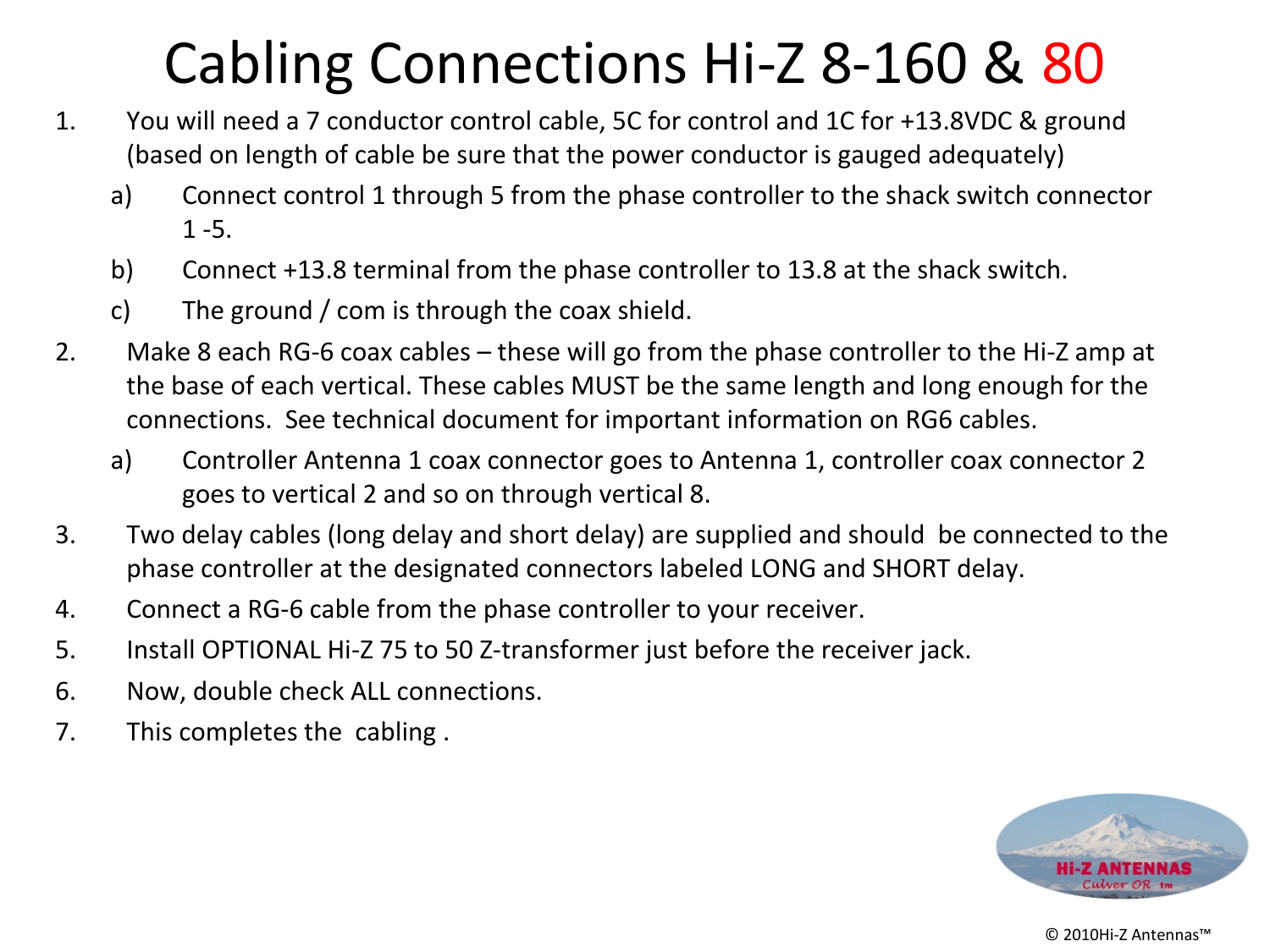# Initial Powering UP & System Check

- Be sure your supply voltage is +13.8 VDC. To be sure you have adequate voltage at the phase controller, go out and measure the voltage at controller power terminals and you should have a minimum +12.0 VDC for proper operation. If not you will need to increase the voltage from your power supply.
- Are the two delay cables installed at the phase controller? There is one delay for the wide spaced array and two delay cables for the narrow spaced arrays. Please refer to our 8 element Technical manual for the information to build these cable(s).
- Switch the power on at the Hi-Z shack switch.
- Go out and check to see that ALL 8 Hi-Z amp LEDs are ON. If not check coax connection(s).
- The noise floor of your receiver should increase when the array is powered up. IF NOT, then double check all of your connections.
- Rotate the rotary switch through all 8 positions and the LEDs will light accordingly.
- This completes the initial start up test.

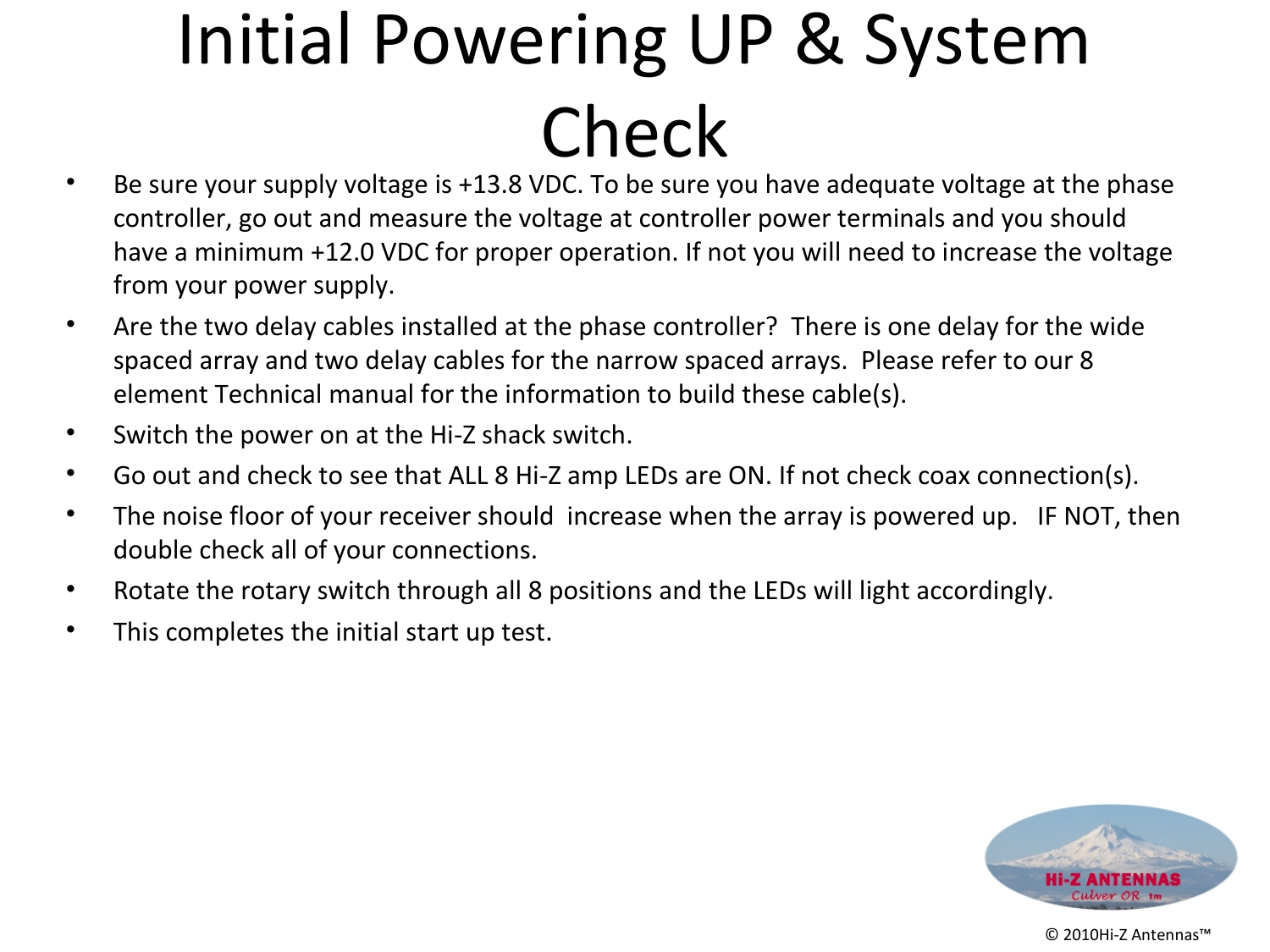## Weatherproofing

- After the system checks out, all the electronics requires weatherproofing.
- The goal is to keep rain, snow and ice off all connections (coaxes and control cabling) and enclosures (phase and Hi-Z amp enclosures).
- See [http://www.hizantennas.com/application\\_notes.htm](http://www.hizantennas.com/application_notes.htm) for ideas.
- On our website under application notes we have methods to accomplish this.
- All the Hi-Z amps MUST be weatherproofed. NOTE: the method we use for our Hi-Z Verticals.
- The phase controller MUST be weatherproofed. Note methods under our applications notes section in our website. http://www.hizantennas.com/application\_notes.htm

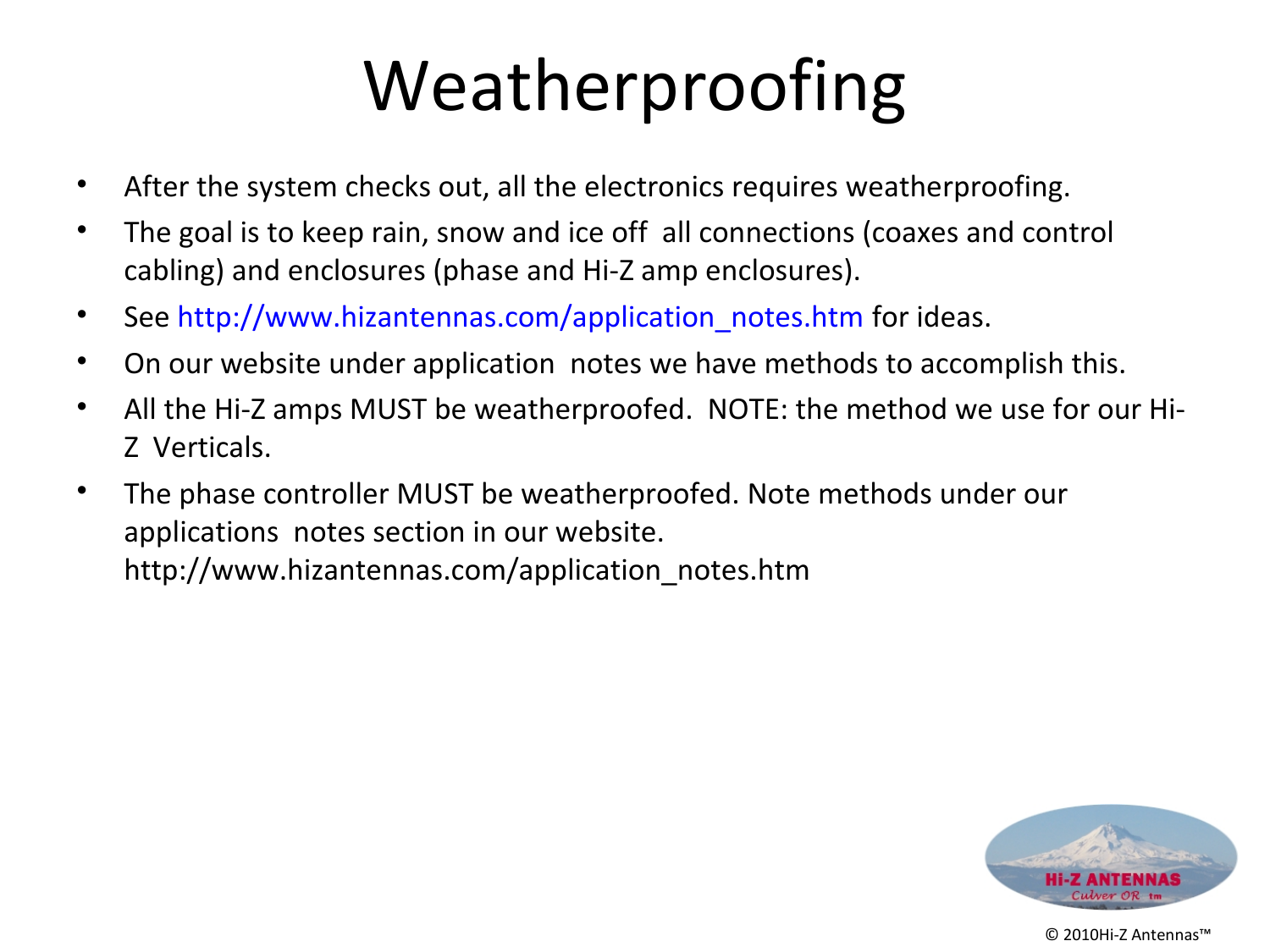#### Hi-Z 8-160 & 80 All Active Elements - Reference

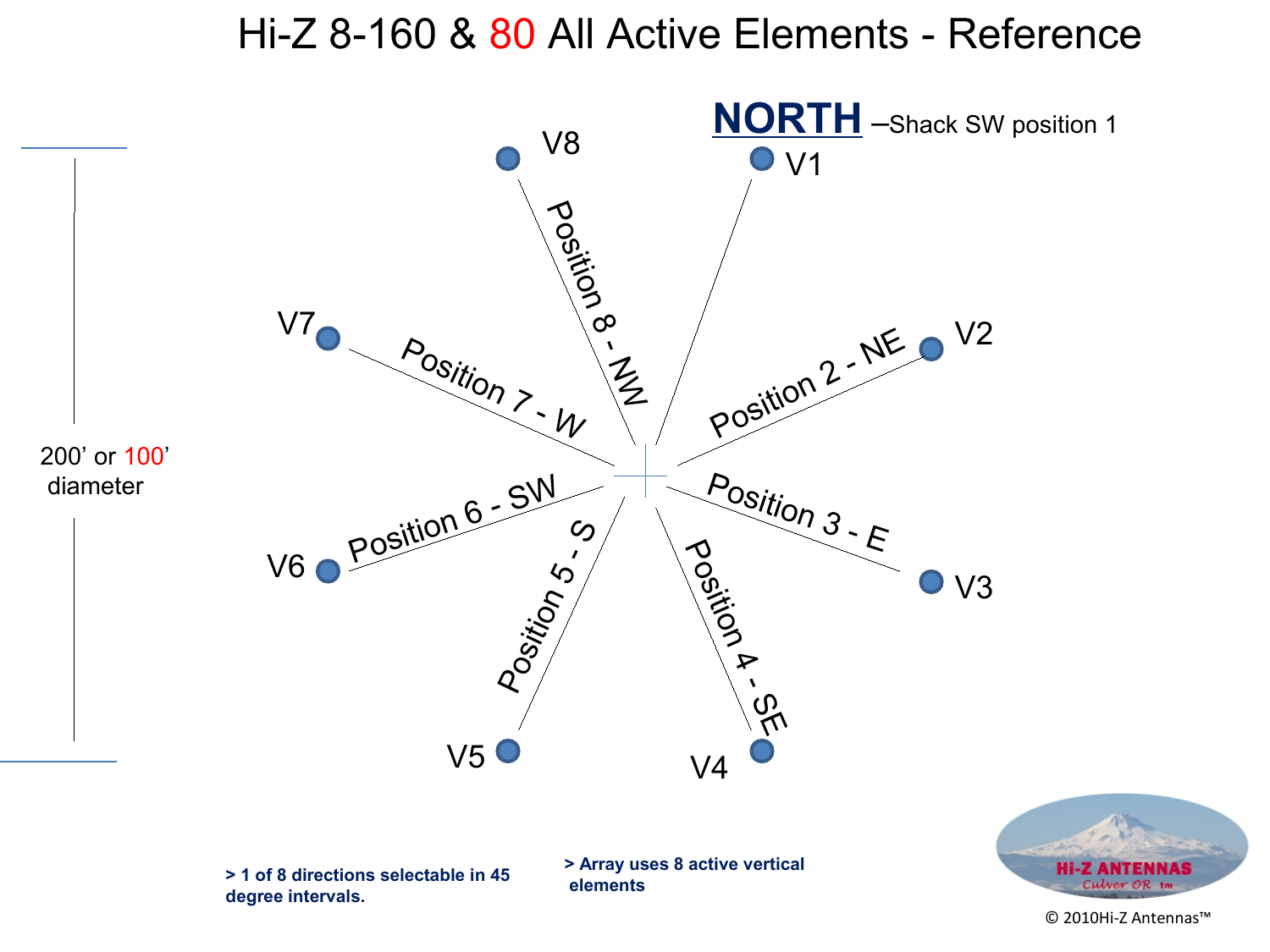### Hi-Z 8-160 & 80 All 8 Active Elements - Reference